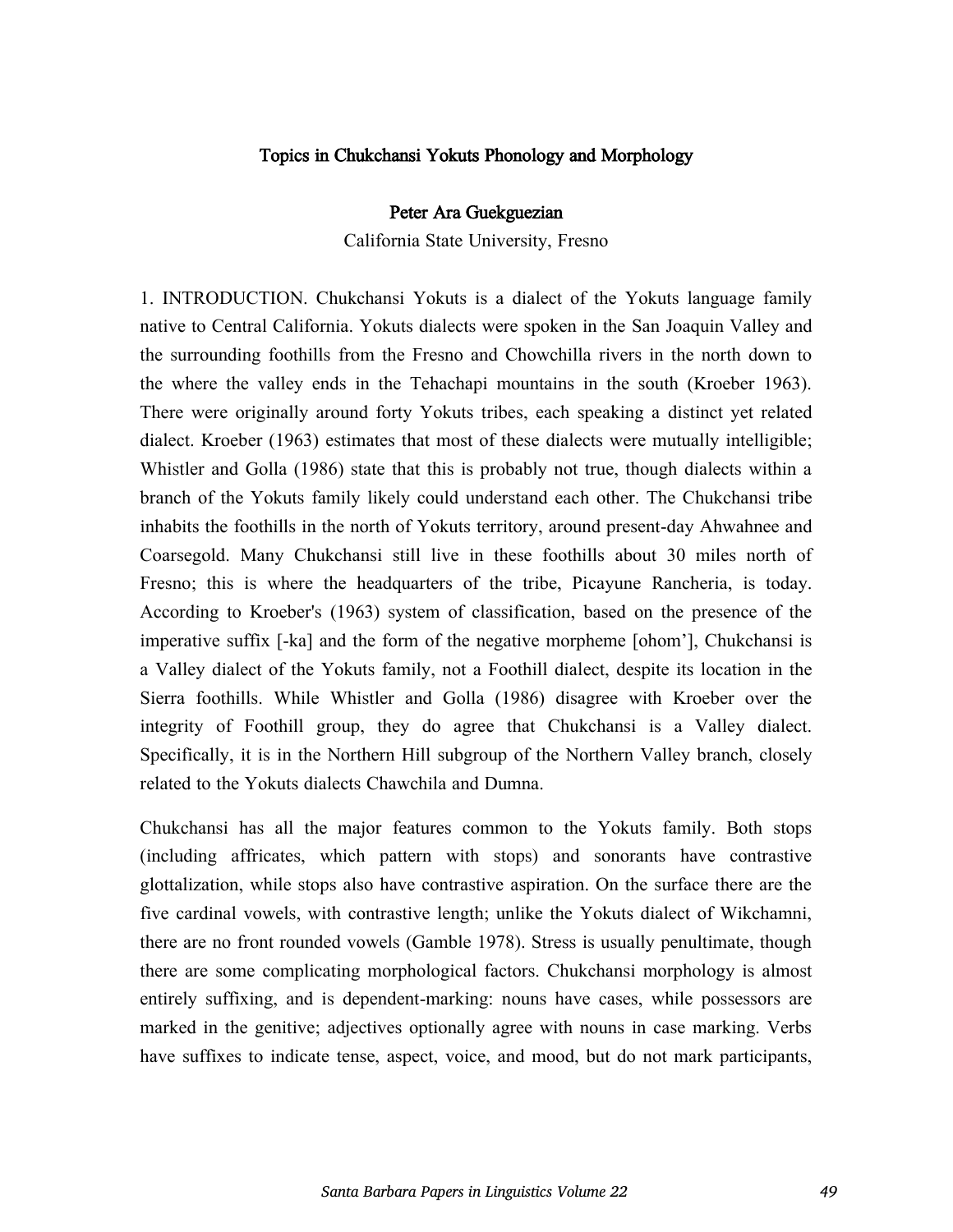neither subject nor object. Word order in Chukchansi is very free: all six canonical orders of subject, object, and verb have been elicited. Chukchansi is not polysynthetic: there is no productive process of incorporation.

Probably the most salient feature of the Yokuts language family is its complex verbal morphophonology, i.e., how the morphological structure of verbs interacts with and influences their phonological structure. Chukchansi is certainly no exception to this: the sound and shape of verbs, especially the vowels of the verb roots, can vary in profound and interesting ways. Much previous research on Yokuts languages has focused on how these verb roots vary, and there have been several different accounts describing their variation. In this paper I present three thorny points of Chukchansi verbal morphophonology: epenthesis and syllabification, the inventory of prosodic templates, and vowel quality changes, such as lowering and harmony. I exemplify these phenomena with the Chukchansi data I have collected and give several arguments in favor of my analysis of these areas.

1.1 LANGUAGE CONSULTANTS. Every fully-formed Chukchansi word in this paper was spoken by either of my two language consultants, Holly and Jane Wyatt of Coarsegold, California. They were raised by their Chukchansi-speaking grandmother, and thus are native speakers of Chukchansi. They are of course English speakers as well, and seem to be more comfortable in English than Chukchansi. However, while their Chukchansi speech contains many English loanwords, these all conform to Chukchansi phonology. Moreover, their use of Chukchansi syntax seems to be free of English influence, testifying to the robustness of their native-speaker intuitions and the resistance of their mental Chukchansi grammars to encroachment by English.

All the Chukchansi data in this thesis were elicited from the Wyatt sisters in two separate semesters of a field methods class at California State University, Fresno, as well as a few individual sessions outside of this class. My fellow researchers and I elicited the verb forms that are the focus of the analysis by asking them to loosely translate English sentences into Chukchansi, often with a supporting context given. I transcribed their Chukchansi speech by hand, while checking it for accuracy with fellow researchers. Because the focus of this thesis is on the forms of the verbs themselves and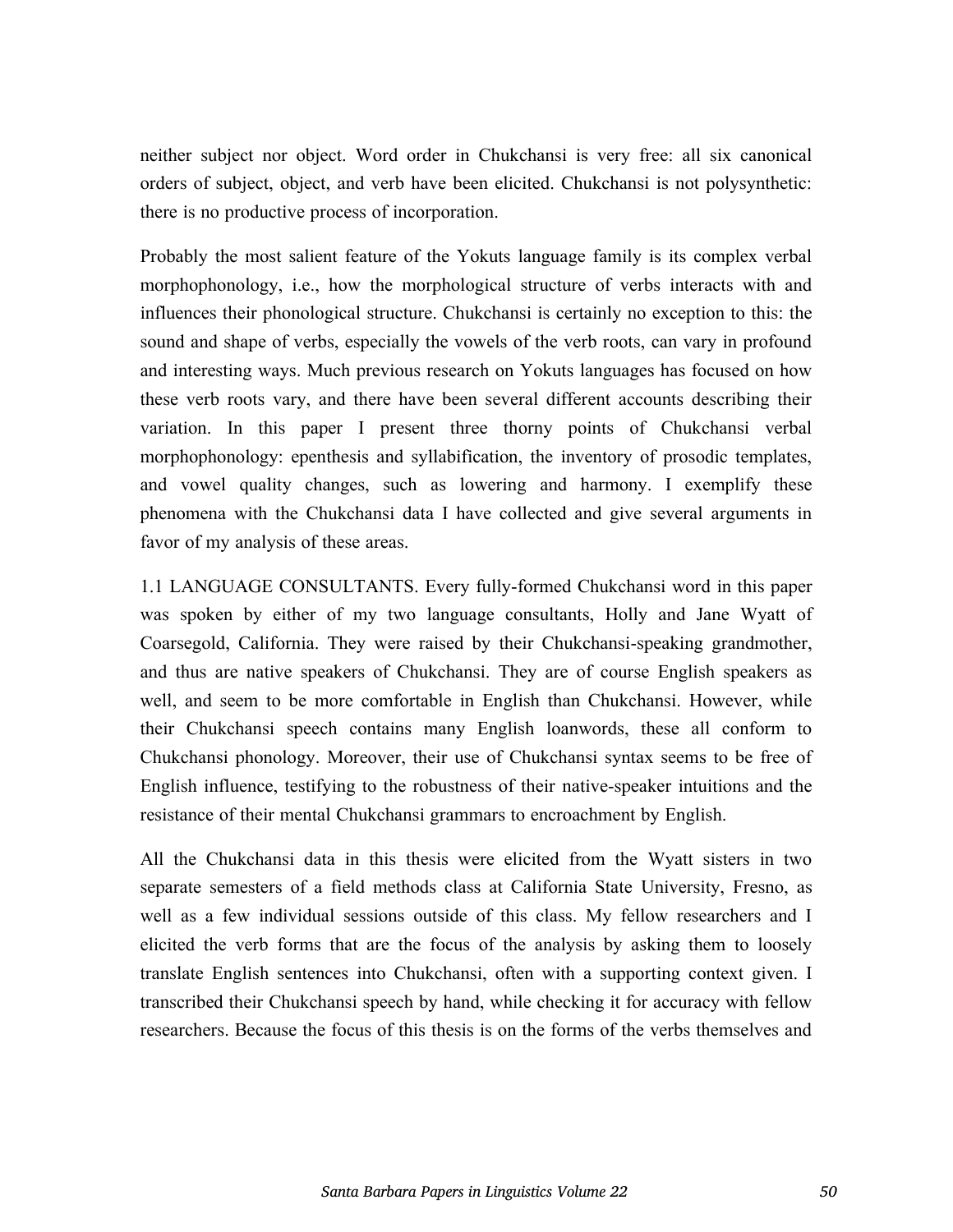not on the associated syntax and semantics, there should be few worries that the elicitation method has caused English interference on the Chukchansi data.

2. EPENTHESIS AND SYLLABIFICATION. The first phenomenon I investigate in this thesis is syllabification in Chukchansi and its effects on the surface forms of verbs. A strict maximum on syllable size and the stability of consonants requires the epenthesis of vowels in some surface forms and the shortening of vowels in others. The following surface verbs show the complementary distribution of high vowels with zero in different surface forms of certain verb roots, and of short vowels with long vowels in the surface forms of other verb roots. These surface forms all conform to a general CVX maximum on syllables. Syllables in Chukchansi can be either CV, CV:, or CVC, but not smaller or bigger: e.g., there are no VC, CV:C or CVCC syllables on the surface.<sup>1</sup> The fact that syllables can have a long vowel  $(CV)$  or a coda  $(CVC)$  but not both is evidence for a bimoraic maximum and moraic codas. CVC and CV: are both bimoraic on this account, while bigger syllables such as CV:C would exceed the bimoraic maximum. Combined with constraints against onsetless syllables and complex onsets, nuclei, and codas, this describes the Chukchansi syllable as  $CV(X)$ , with an onset, a vocalic nucleus, and up to two moras, either due to a long vowel or a coda consonant.

2.1. HIGH VOWEL~ZERO DISTRIBUTION. Many verb roots have an alternation where one form has a high vowel that does not appear in another form. For example, the root /fawk/ "buy" has the two forms  $\lceil \text{fawk-} \rceil$  (1) and  $\lceil \text{fawik-} \rceil$  (2) below:

- 1) ʃawk-eʔ buy non past "he will buy/buys"
- 2) ʃawik-taʔ buy remote past "he bought (a long time ago)"

Notice that both [faw.k-e?] and [fa.wik-.ta?] have syllables that fit the CVX syllable maximum. However, without the extra vowel [i], [ʃa.wik-.taʔ] cannot fit the CVX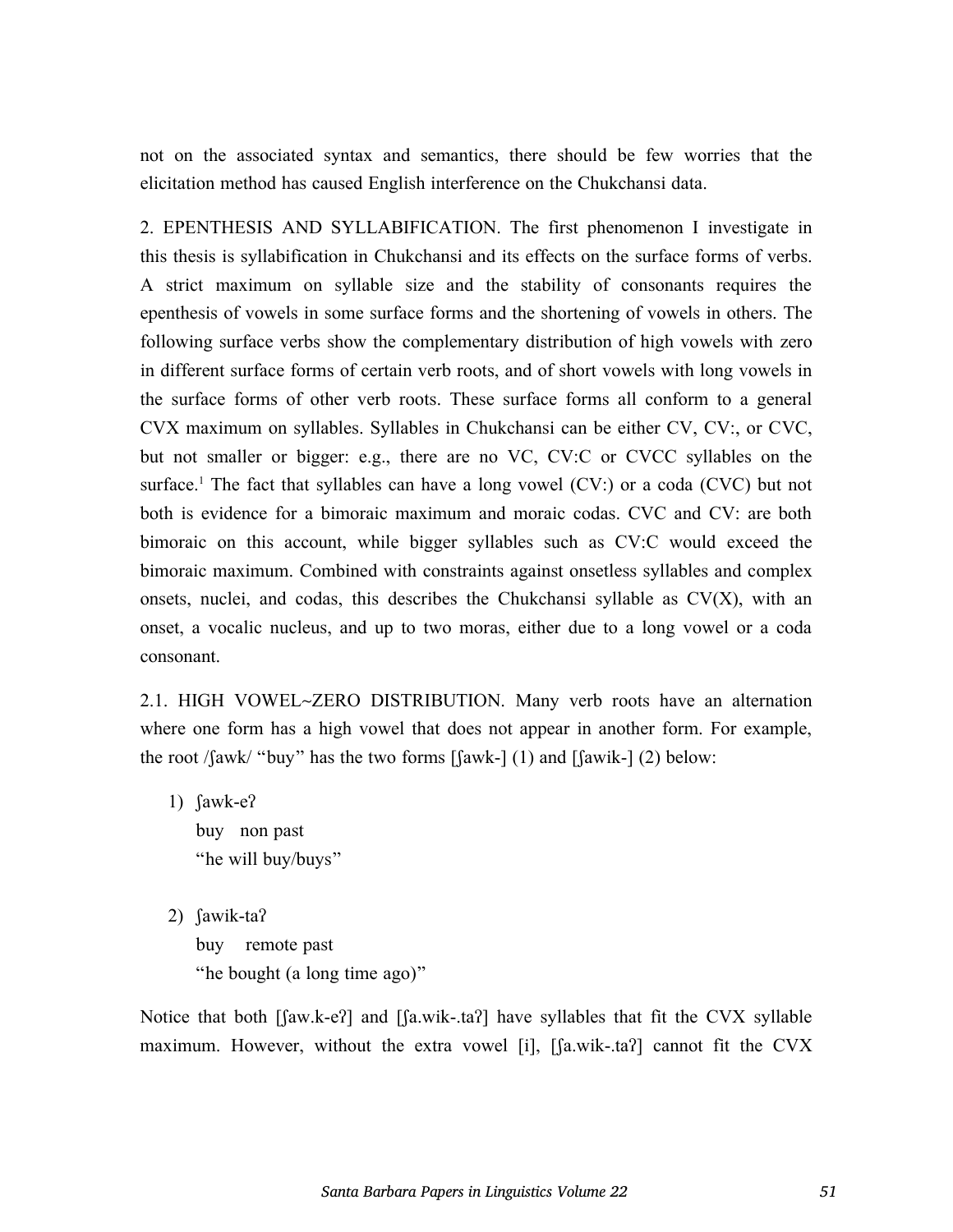maximum: both \*[faw.k-taʔ] and \*[fawk-.taʔ] contain illegal tautosyllabic consonant clusters.

Certain suffixes display this alternation as well. The recent past suffix /-t/ has the two forms  $[-t]$  (3) and  $[-it]$  (4) below:

- 3) hu:ʃe-t drive-recent past "he just drove"
- 4)  $tfif-it$ cut-recent past "he just cut"

Again, both [hu:.*fe-t]* and [tfi.*f-it]* conform to the CVX syllable maximum. Note that without the extra vowel [i], [tʃi.f-it] cannot fit this maximum: \*[tfi]-t] contains an illegal tautosyllabic consonant cluster. These examples show that a Chukchansi word epenthesizes the high vowel [i] so that all the underlying consonants can fit into CVX syllables: [ʃa.wik.taʔ], [ʧi.ʃit] . If all these consonants fit into CVX syllables without the extra vowel, that vowel does not appear: [ʃaw.keʔ], [hu:.ʃet].

2.2. SHORTENING. Many verb roots also have an alternation where one form has a long vowel that appears short in another form. For example, the root /bala: $\int$  "crawl" has the two forms  $[bala:]-] (5)$  and  $[bala]$ - $]$  below:

- 5) bala:ʃ-eʔ crawl-non past "he will crawl/crawls"
- 6) balaʃ-hil crawl-middle past "he crawled (yesterday)"

Once again, these forms, [ba.la:. [-eʔ] and [ba.la[-.hil] follow the CVX maximum. Without a short vowel in the second syllable, \*[ba.la:f-.hil] contains a superheavy CVVC syllable [la:ʃ], which is bigger than the CVX maximum allows. This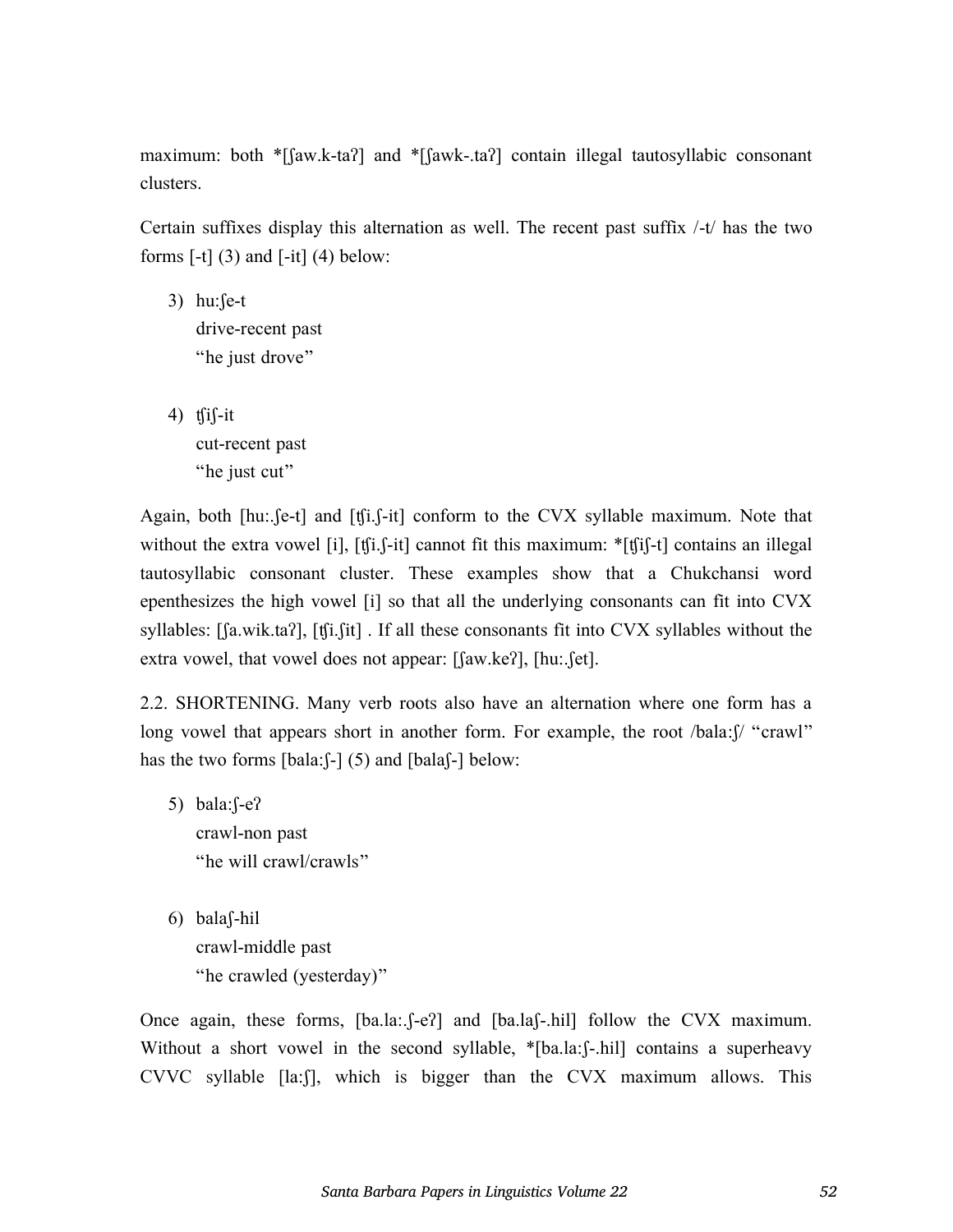phenomenon must be shortening of an underlying long vowel to satisfy the CVX maximum, not lengthening of an underlying short vowel in an open syllable, because there are many words with CV syllables (i.e., open syllables with short vowels): [ʃa.wik.taʔ], [ʧi.ʃit], even [ba.la:.ʃeʔ] itself. Thus there is no phenomenon of lengthening (contrary to Collord 1968), but instead there is a general phenomenon of closed syllable shortening (as in Newman 1944, and all subsequent research using his data).

Some roots require either shortening or epenthesis, depending on whether the suffix attaching to them begins with a vowel or a consonant. For example, the root /be:wn/ "sew" has the two forms [bewn-] (7) and [be:win-] (8) below:

- 7) bewn-eʔ sew non past "he will sew/sews"
- 8) be:win-taʔ sew remote past "he sewed (a long time ago)"

Like all the preceding examples, [bew.n-e?] and [be:.win-.ta?] fit the CVX maximum. Neither \*[be:wne?] or \*[be:wnta?] can be syllabified to fit this maximum. Note that when shortening can syllabify all the underlying consonants, it is used instead of epenthesis: [bew.n-eʔ], not \*[be:.wi.neʔ]. Only when shortening cannot syllabify all these consonants does epenthesis occur: \*[bewn-taʔ] has too many consonants in a row to fit into CVX syllables, so the form [be:.win.taʔ] with the epenthetic vowel surfaces. Thus shortening takes precedence over epenthesis.

2.3. EPENTHESIS, NOT SYNCOPE. Above I described the phenomenon of epenthesis where certain words have high vowels in some situations that do not appear in others; the epenthesis is driven by a CVX syllable maximum. For example, the root /ʃawk/ "buy" has the non-past form [ʃaw.k-eʔ] and the remote past form [ʃa.wik.-taʔ]; the vowel [i] that appears in the second form but not the first is epenthetic. This epenthesis account is present in Newman (1944), who calls this vowel an "interpolation" (Newman 1944, p. 25); the analyses that use his data, starting with Kuroda (1967), all agree with this. Collord (1968) gives the mirror-image account where the [i] vowel is actually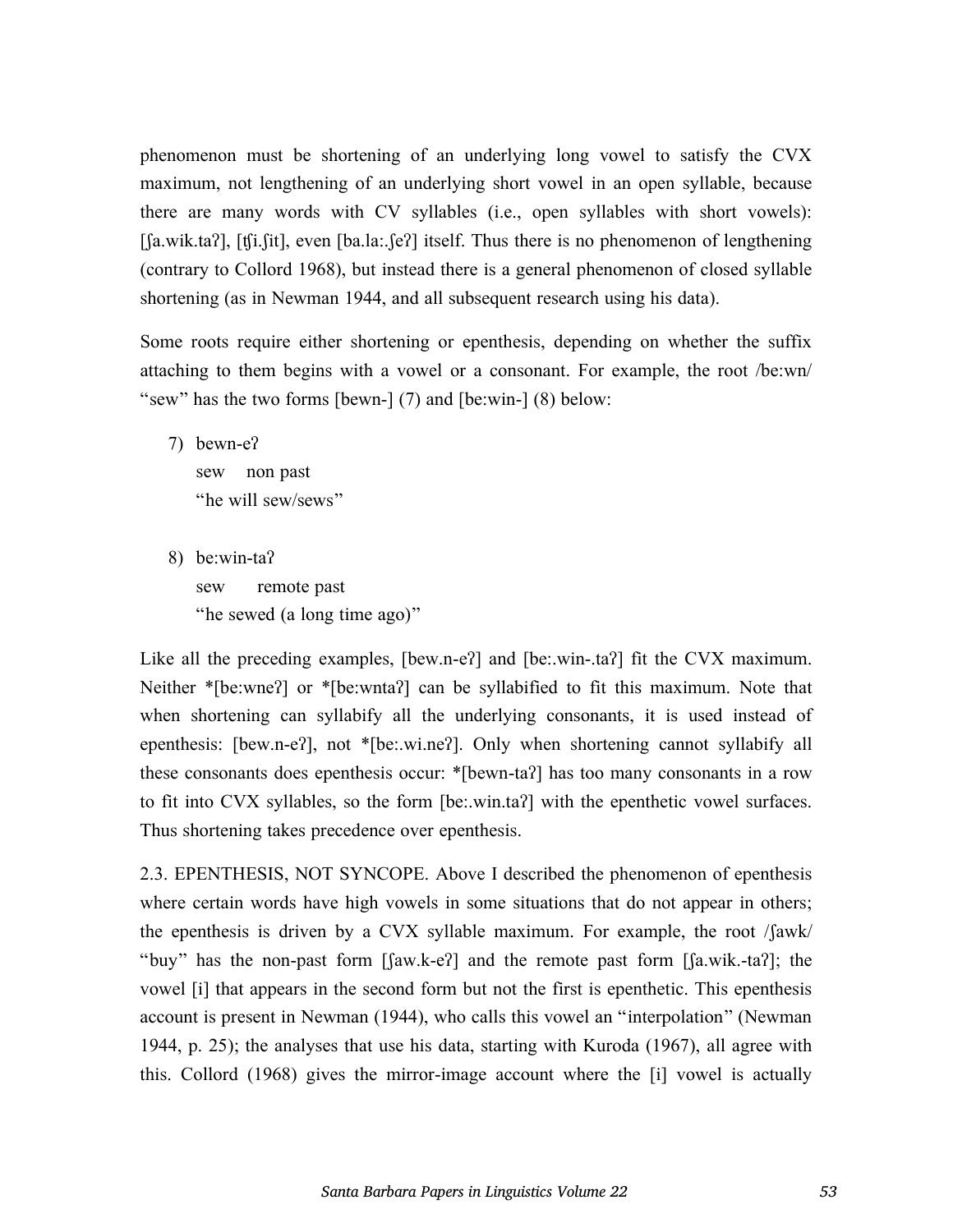underlying, and syncopates in some forms: e.g., the underlying form of "buy" would be /ʃawik/, with the high vowel [i] syncopating to prevent the appearance of a weak open syllable in \*[ʃa.wi.keʔ]. In Collord's account, high vowels syncopate in the environment VC CV, while non-high vowels do not do so. This in itself is not troubling, since many phonological processes are sensitive to vowel height.

However, this account creates a puzzling situation: while he does give disyllabic roots with the same vowel in both syllables (e.g., /hewet/ "walk," /holof/ "sit," and /balaf/ "crawl"), when there are mixed vowel qualities in a disyllabic root, the second vowel is always high; e.g., /ʃawik/ "buy," /lihim/ "run," /be:win/ "sew", /ha:tim/ "sing," /hoyin/ "fly," /yunuʃ/ "shake." There are no roots with other combinations of vowel quality; e.g., there are no roots with any of the forms /CeCaC/, /CiCaC/, /CaCeC/, /CaCoC/, or /CuCoC/. This gap does not follow from any general cross-linguistic principle, but must be accounted for by simply stipulating that disyllabic roots cannot have a mix of vowels when the second vowel is non-high. It is probably not an accident of data collection, either: Collord gives dozens of disyllabic verb forms, but none with these underlying shapes. Nor can any of the dozens of three-consonant verbs elicited from my consultants fit into these underlying patterns.

Under the syncope account, we either have to ignore or live with this uncomfortable gap. The epenthesis account easily solves this: the reason that the second vowel must be high is because this vowel is not really present underlyingly, but instead is an epenthetic vowel, which is always high in Chukchansi. In addition, this yields the generalization that only one vowel quality is ever present in the underlying form of most roots; the appearance of other vowel qualities on the surface is due to epenthesis. This suffices to make the epenthesis account superior to the syncope account.

3. SUFFIX-CONDITIONED PROSODIC TEMPLATES. As I wrote above, Archangeli (1983) was the first to analyze verb roots in Yawelmani, a Yokuts language, as having shape templates. Following the theory of Prosodic Morphology, proposed in McCarthy and Prince (1986), Archangeli (1991) described these templates as prosodic units: L (light syllable), H (heavy syllable), and LH (iambic foot). The templates take the one underlying vowel quality of the root and associate that quality to fill the moras of the prosodic unit. Certain suffixes condition the occurrence of specific templates in the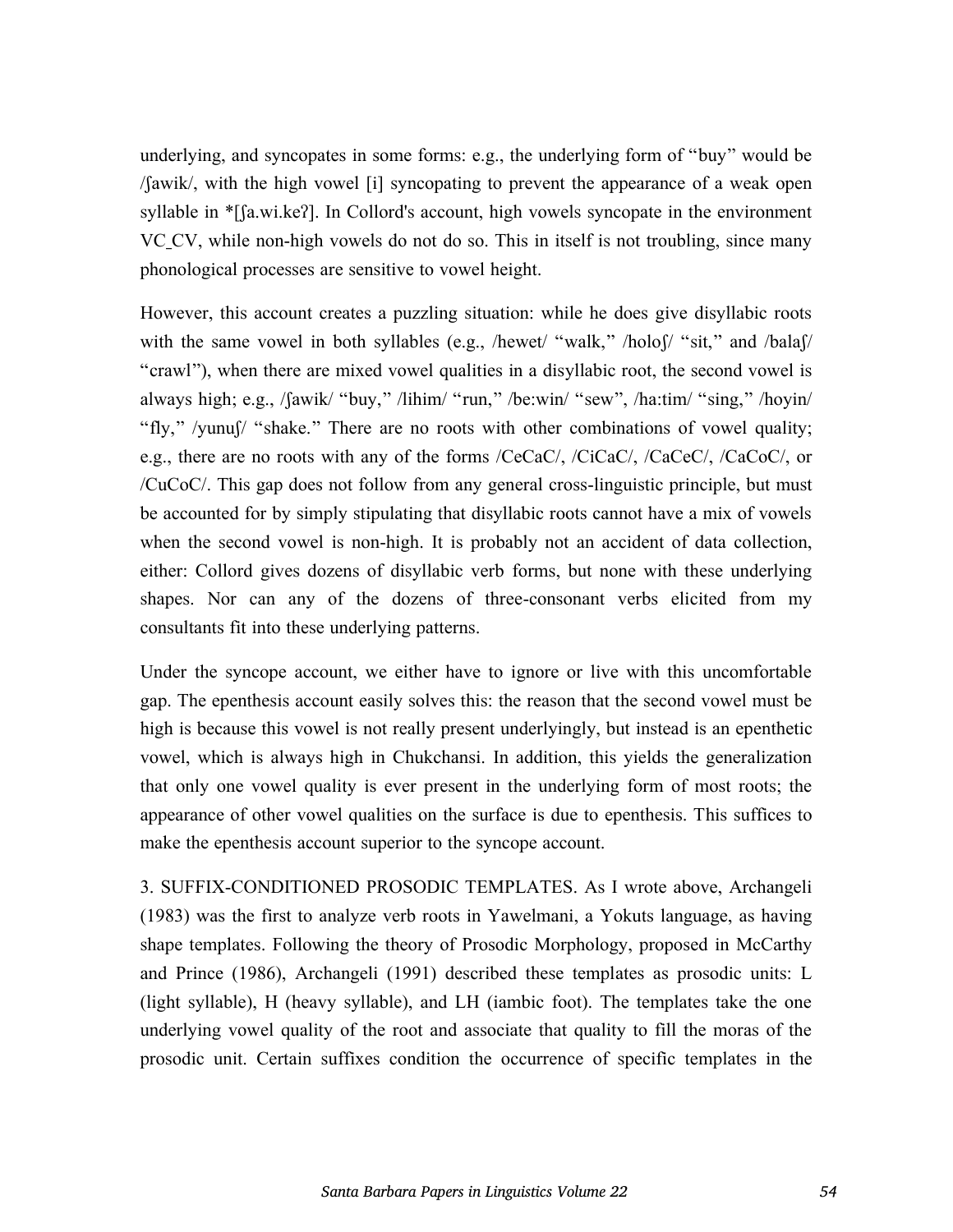roots they attach to. When there is no such suffix to assign a template to the verb root, the root chooses its own "default" template. In Archangeli's analysis, both suffixes and roots must pick one of the three templates above (L, H, or LH) in the Yawelmani inventory.

In this section I show how prosodic templates work in Chukchansi. While the general outline above can account for some verbs, it cannot account for all of them. More templates than the three above occur in Chukchansi verb roots: there are HL roots, e.g. /we:le/ "stir," and there are suffixes that impose LL templates on certain roots, e.g. [maxa-ʔa-n'] "he is collecting" from /ma:x/ "collect." Roots and suffixes draw from different sets of templates: roots can choose an H, LH, or HL template, while suffixes either choose an LL or an LH template. Roots with apparent L templates are more accurately described as not having a template (Russell 1999). There are also many roots that act differently: they have more than one vowel quality, and no suffixes assign templates to them.

I do not have space in this paper to address all the issues surrounding where these templates occur in Chukchansi phonology, whether they are underlying or imposed by the grammar, and what exact linguistic mechanism is responsible for the association of roots, suffixes, and templates. These issues could take up the space of a whole paper much larger than this one, and they involve thorny areas of theoretical abstraction (e.g., richness of the base, co-phonologies vs. lexical constraints, etc.). I strive here to present a solid empirical foundation to the study of Chukchansi verbal morphophonology, and leave these theoretical questions to the future. Hopefully these data will provide a good basis for solving these questions.

Verb roots in Chukchansi fall into two main classes: roots that can be characterized with one underlying vowel that fills a root- or suffix-conditioned shape template, and roots that cannot. These latter roots have a mixture of underlying vowel qualities, and never receive a template from a suffix. I present these two kinds of roots, "one-vowel" and "multi-vowel," separately.

3.1. ONE-VOWEL ROOTS. Newman (1944) first noticed that most verb roots in Yokuts languages have one underlying vowel quality, which can come in three shapes. Kuroda (1967) supported this, positing a rule of epenthesis that accounts for the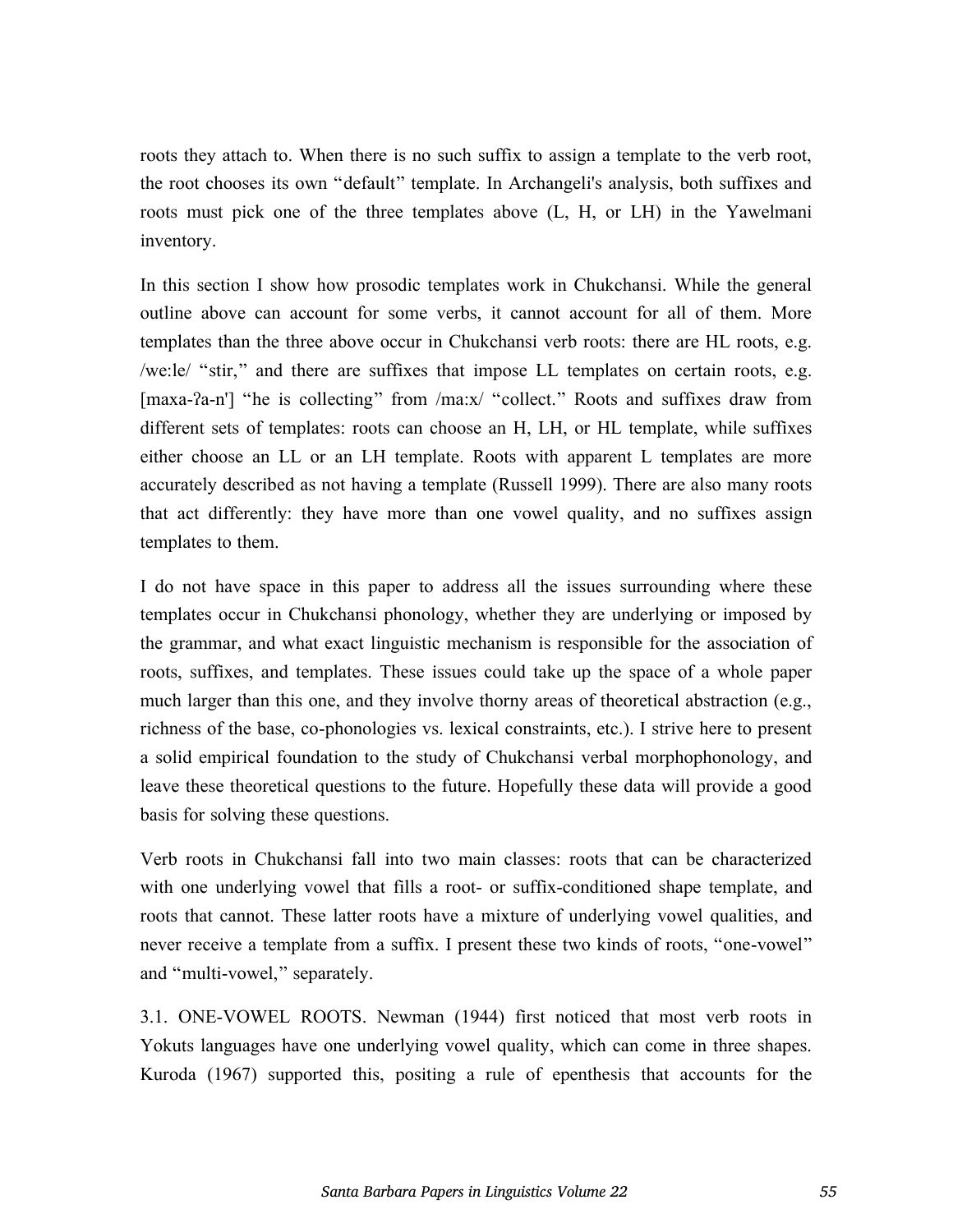presence of different vowel qualities on the surface. Section 2 showed how the CVX syllable maximum forces vowel epenthesis and shortening in verb roots. Other than epenthesis and shortening, there are no changes to the surface shape of verb roots before most suffixes, i.e., suffixes that do not condition specific root templates.

In Chukchansi, there are four suffixes that condition a certain template to appear in onevowel roots: the progressive /-ʔa-/, the adjunctive /-ʔhiy-/, the gerundive /-ʧ'-/, and the causative, which has the various forms /-la-/, /-e-/, and /-a-/, all of which can condition templates in roots. The progressive and causative are both non-final verbal suffixes; I show them with the final non-past /-n'/ and remote past /-taʔ/ suffixes, respectively. The adjunctive and gerundive are both nominalizing suffixes, so noun cases attach to them. I show the adjunctive in the nominative case, which causes glottalization of the final  $/y'$ , and the gerundive in either the nominative or accusative, whichever form surfaces without shortening of the root template vowel (predictable from syllable structure and epenthesis, as shown in Section 2). These suffixes condition different templates depending on where the root has two or three consonants; two-consonant LH roots moreover act differently from two-consonant L and H roots. Also, these suffixes do not condition template changes on any of the HL roots I have found; these roots always surface with HL template. I look at each of three groups of one-vowel roots (2C L and H; 2C LH; and, 3C) in turn.

3.1.1. Two-Consonant L and H Roots. The progressive and adjunctive suffixes condition an LL template in the two-consonant L and H roots they attach to, such as /xat/ "eat," /ʧiʃ/ "cut," and /se:p/ "tear (intr.)," and /ma:x/ "collect", as in (9-12) below. The second syllable always has the vowel [a]; I argue in Section 4 that this vowel is part of the templatic root, not the suffix.

9) xata-ʔa-n' (LL template) eat-progressive-non past "he is eating"

10)sipa-ʔa-n' (LL) tear-progressive-non past "it is tearing (intr.)"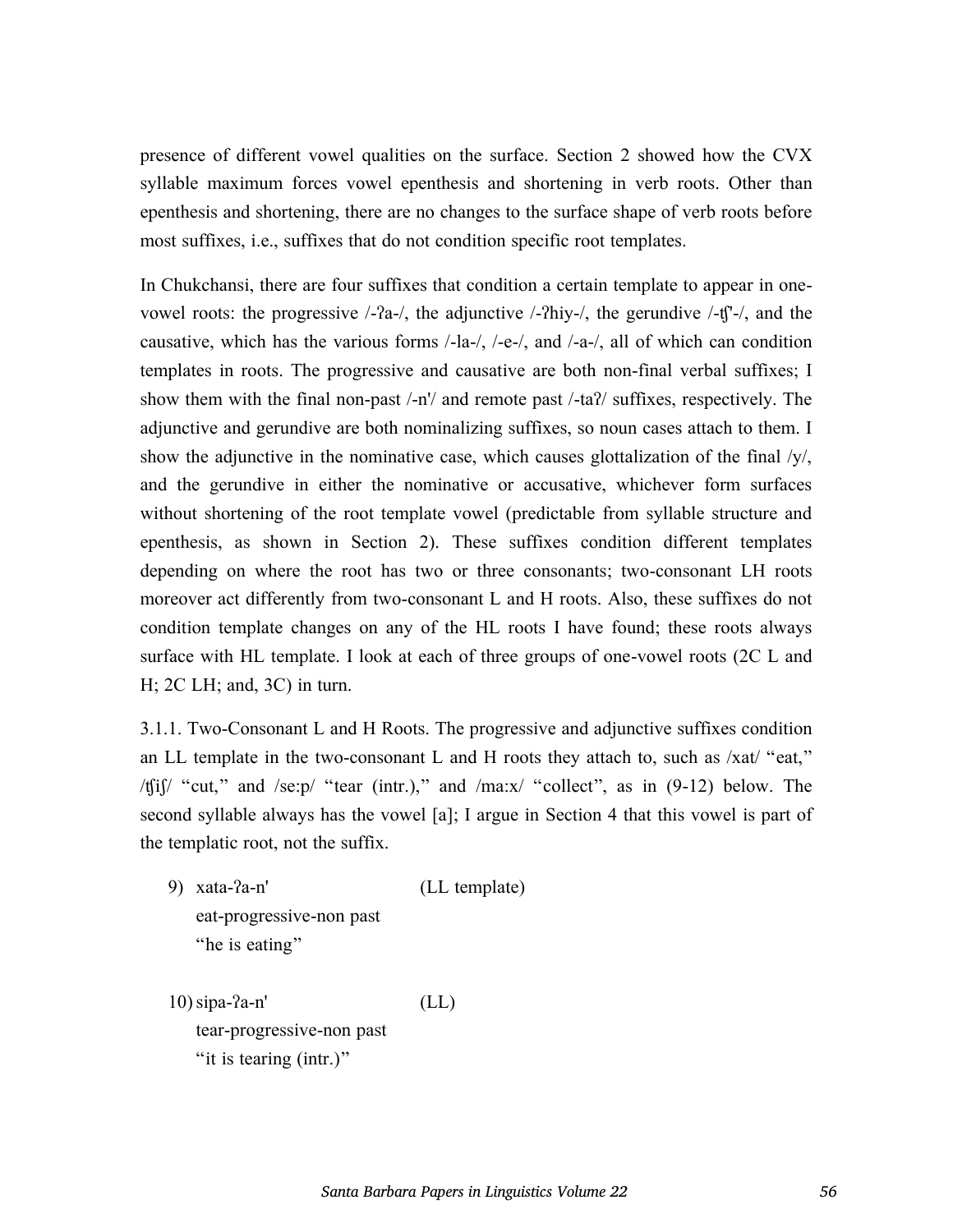11) ʧiʃa-ʔhiy-' (LL) cut-adjunctive-nominative "the cutting place"

12) maxa-ʔhiy-' (LL) collect-adjunctive-nominative "the collecting place"

The gerundive and causative suffixes condition an LH template in the two-consonant L and H roots they attach to, as in (13-16). Like with the LL template, the second syllable vowel is always low, i.e. [a:]. However, the causative suffix, which is always /-la-/ with these roots, does not always condition a template on the root, as with the root /xat/ (17). Sometimes, the LH template conditioned by the causative suffix ends in a glottal stop, as with the root /waʃ/ "tell a story" (18). The distribution of different root forms (suffixconditioned vs. root-conditioned template, LH template with long vowel vs. glottal stop) with the causative is random, as far as I can tell.

13) xata:-ʧ'-i (LH template) eat-gerundive-accusative "one who eats (acc.)"

14)sipa:-ʧ'-i (LH) tear-gerundive-accusative "one that tears (intr.) (acc.)"

15) ʧiʃa:-la-taʔ (LH) cut-causative-remote past "she made him cut"

16) maxa:-la-taʔ (LH) collect-causative-remote past "she made him collect"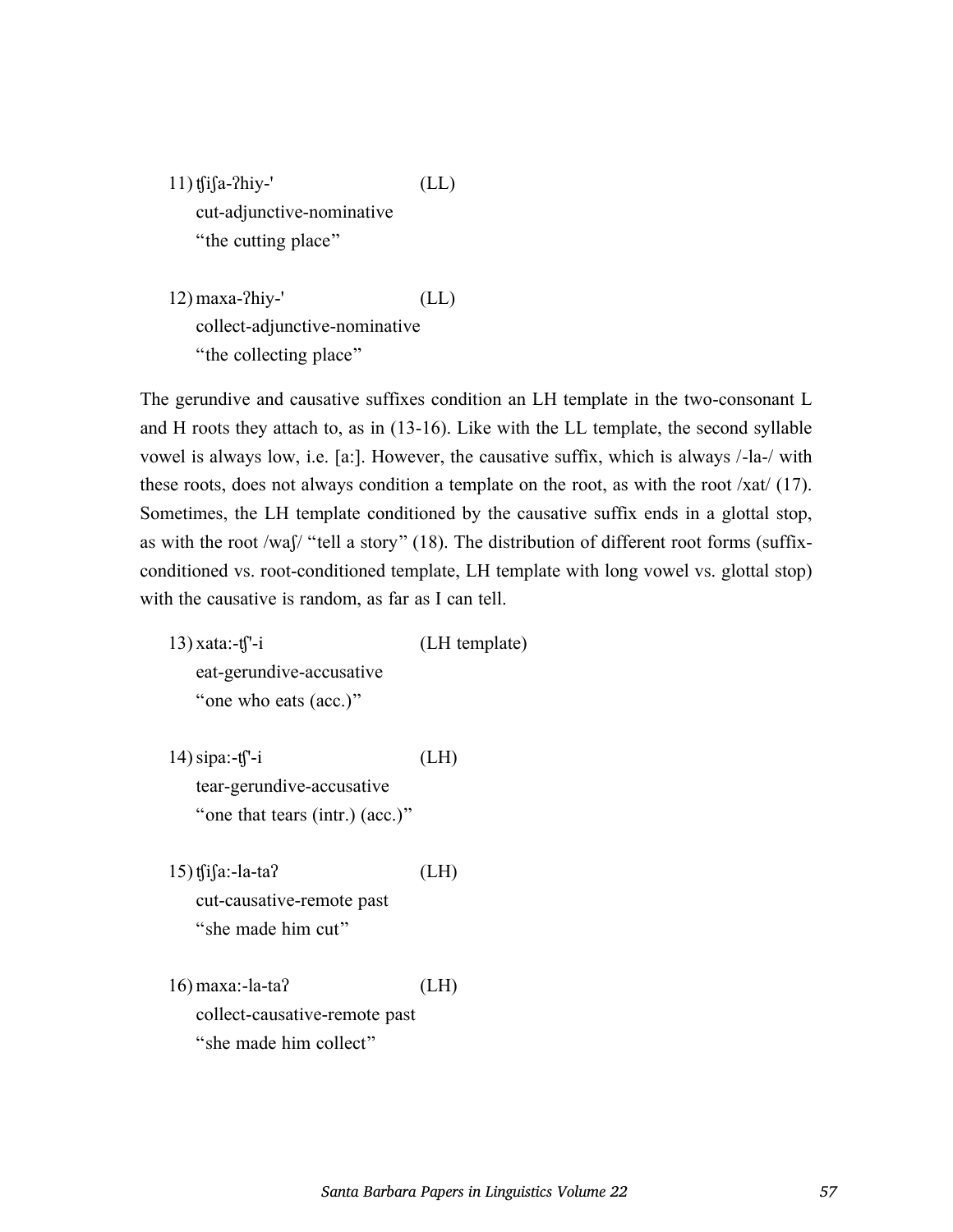- $17)$  xat-la-ta?  $(L Default root template)$ eat-causative-remote past "she made him eat"
- 18) waʃaʔ-la-taʔ (LH with ʔ) tell a story-causative-remote past "she made him tell a story"

3.1.2. Two-consonant LH Roots. Two consonant LH roots such as /pana:/ "arrive" and /xaya:/ "put down" have different forms with different suffixes. The adjunctive and gerundive suffixes do not cause any templatic changes on these roots (19-20); since the root has a default LH suffix, it is unclear whether the suffix conditions the same LH template on the root or conditions no template at all. The long root-final vowel predictably shortens before the adjunctive /-ʔhiy-/, due to the CVX syllable maximum. The progressive suffix also occurs with an LH template in these roots; however, the second syllable ends in a [y]  $(21)$ . The causative form conditions an H template on the root, so that the second, long vowel disappears (22). This is the only verb form I have found in Chukchansi where the root is shorter with a template-conditioning suffix than in its regular form.

19) pana-ʔhiy-' (LH) arrive-adjunctive-nominative "the arrival place"

 $20)$  xaya:-t<sup> $\uparrow$ -i (LH)</sup> put down-gerundive-accusative "one who puts down (acc.)"

 $21)$  panay- $?a-n'$  (LH) arrive-progressive-non past "he is arriving"

 $22)$  xay-la-ta? (H) put down-causative-remote past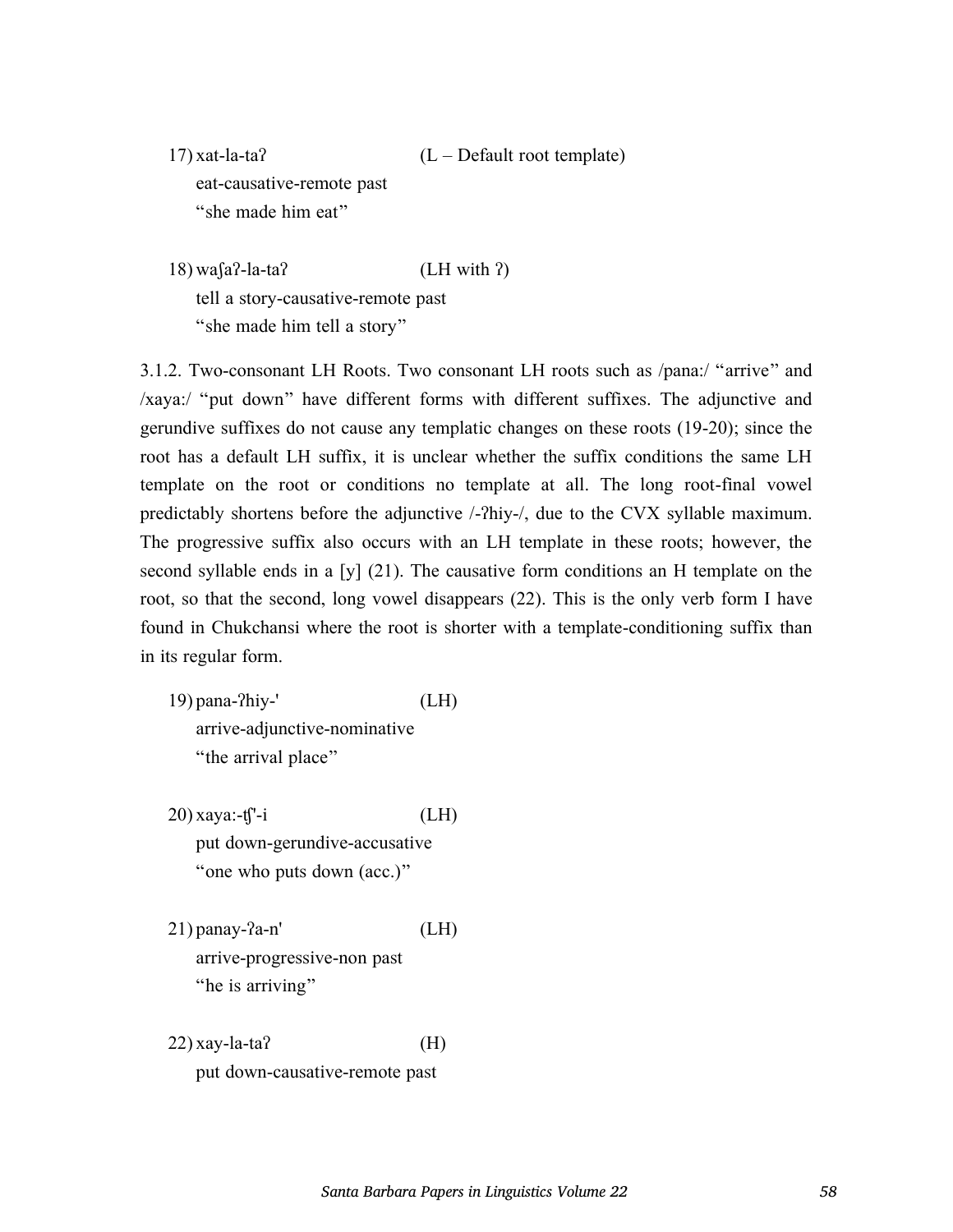"she made him put down"

3.1.3. Three-consonant Roots. Three-consonant one-vowel roots, such as /ʃawk/ "buy," /ʧ'ibn/ "get skinny," /diʔʃ/ "make" (L template), /ha:tm/ "sing," /be:wn/ "sew" (H template), /hewe:t/ "walk," and /bala:ʃ/ "crawl" (LH template), act similarly before all four of these template-conditioning suffixes. These suffixes condition an LH template on the three-consonant roots they attach to, as in (23-28); the appearance of a long or short root vowel in the heavy syllable is predictable from the account in Section 2. The adjunctive /-ʔhiy-/ appears as [-hiy-] because the third root consonant fills the coda position; Hansson (2005) explains the disappearance of this consonant as a ranking of Dep-V over Max-C for templatic suffixes. Notice that L roots with the high vowel /i/, like /t['ibn/ and /di?]/, surface with mid vowels [e] when they have the LH template, as in (23) [deʔeʃ-ʔa-n'] and (31) [ʧ'ebe:n-a-taʔ].

- 23) deʔeʃ-ʔa-n' (LH template) make-progressive-non past "he is making"
- $24)$  bewen- $2a-n'$  (LH) sew-progressive-non past "he is sewing"
- 25) hatam-hiy-' (LH) sing-adjunctive-nominative "the singing place"
- 26) hewet-hiy-' (LH) walk-adjunctive-nominative "the walking place"
- $27)$  fawa:k-it  $\degree$ -Ø (LH) buy-gerundive-nominative "one who buys (nom.)"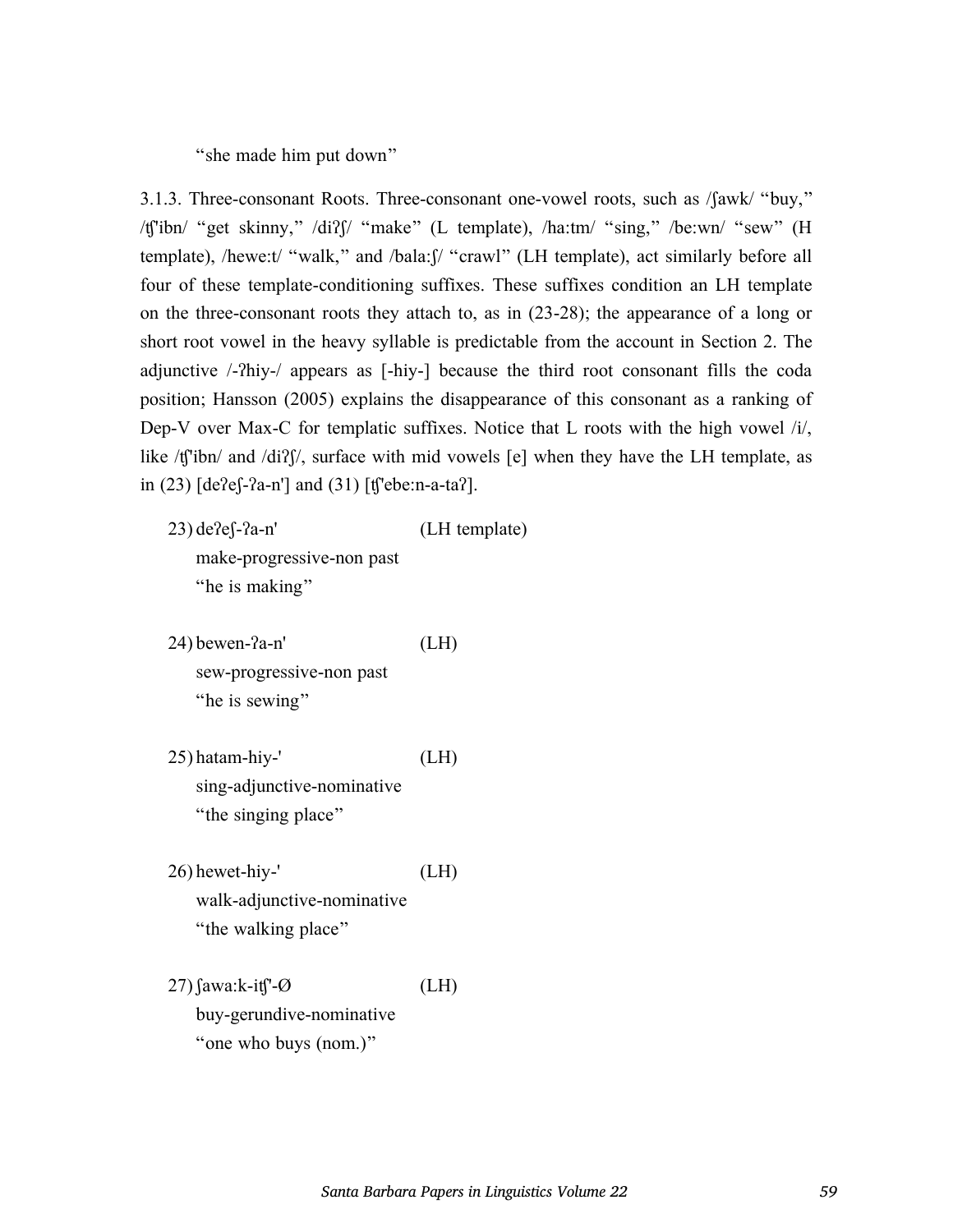$28)$  bala:  $\int$ -it $\int$ <sup>-</sup>- $\varnothing$  (LH) crawl-gerundive-nominative "one who crawls (nom.)"

The causative suffix shows a split: the /-la-/ suffix does not condition a template on the three-consonant roots it attaches to (29), but the suffixes /-e-/ and /-a-/ condition an LH template on three-consonant roots (30-31). Like in (25) above, these causative suffixes sometimes condition an LH template that ends in a glottal stop (18). Again, this distribution of different root forms with the causative suffix is probably random; sometimes the same root forms the causative in multiple ways, like /ha:tm/ (33-34).

- $(29)$  fawik-la-ta?  $(L Default root template)$ buy-causative-remote past "she made him buy"
- 30) bewe:n-e-taʔ (LH) sew-causative-remote past "she made him sew"
- 31) ʧ'ebe:n-a-taʔ (LH) get skinny-causative-remote past "she made him get skinny"
- $32)$  bala? $\int -a-hi$  (LH with ?) crawl-causative-middle past "she made him crawl"
- 33) ha:tim-la-taʔ (H Default root template) sing-causative-remote past "she made him sing"
- $34)$  hata $?m-e-t$  (LH with  $?$ ) sing-causative-recent past "she made him sing"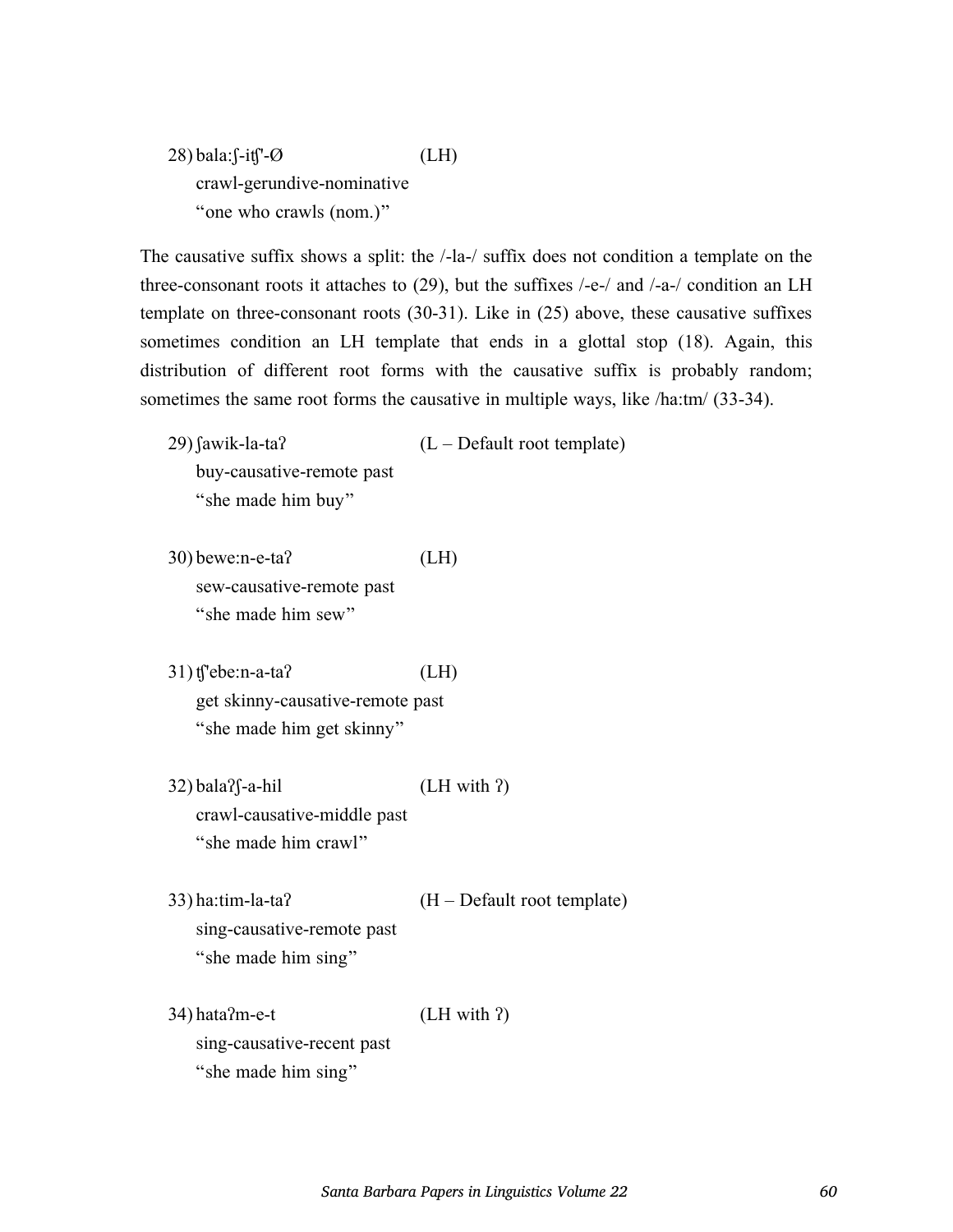3.2. MULTI-VOWEL ROOTS. There is a long list of roots that do not fit the above patterns. These roots are usually two or three syllables and contain more than one vowel quality. They can have any shape, and can end in a vowel or consonant, e.g.,  $/hu:$   $\int e^{u}$ "drive," /ʧ'edma/ "think," /ʔoyi:sa/ "be happy," /gewe:wa/ "lie down," /hayk'it/ "finish," and /lak'wun/ "get down from." The mixture of different vowel qualities may be evidence for Collord (1968)'s suggestion that these roots were once morphologically complex, but have become opaque and unanalyzable. In fact, there is a group of multivowel roots that do appear analyzable: inchoative deadjectival verbs ("get/become X") that have the pattern CVCe:Ca. While the C's and V are supplied by the adjective root, their shape is strongly reminiscent of the other Chukchansi suffixes above that demand a template in the root. Examples include [gaye:sa-] "get better" from /gays/ [gayis] "good," [hoʃe:wa-] "get cold" from /hoʃw/ "be cold," and [leme:k'a-] "get dark" from /limk'/ [limik'] "dark" (the second vowel in [gayis] and [limik'] is epenthetic). I analyze these verbs as having a suffix /-a-/ that imposes an LH template on the root and demands the last vowel be mid and front, i.e. [e:]:  $/gays-a-/-$  [ga.ye:.s-a-].

Like HL roots, multi-vowel roots never change before the template-conditioning suffixes above. The adjunctive  $\frac{\lambda}{2}$ hiy- $\lambda$ , causative  $\lambda$ -la- $\lambda$  and  $\lambda$ -e- $\lambda$ , and gerundive  $\lambda$ -t $\lambda$ - $\lambda$ never change the form of these roots. The progressive uses the suppletive form /-xo-/ that appears when it does not condition a template on the root. The forms below show multi-vowel roots with all these suffixes:

35) ʔoyi:sa-ʔhiy-'

be happy-adjunctive-nominative "the happy place"

36) hu:ʃe-la-taʔ drive-causative-remote past "she made him drive"

37) lak'wun-e-taʔ

get down from-causative-remote past "she made him get down from"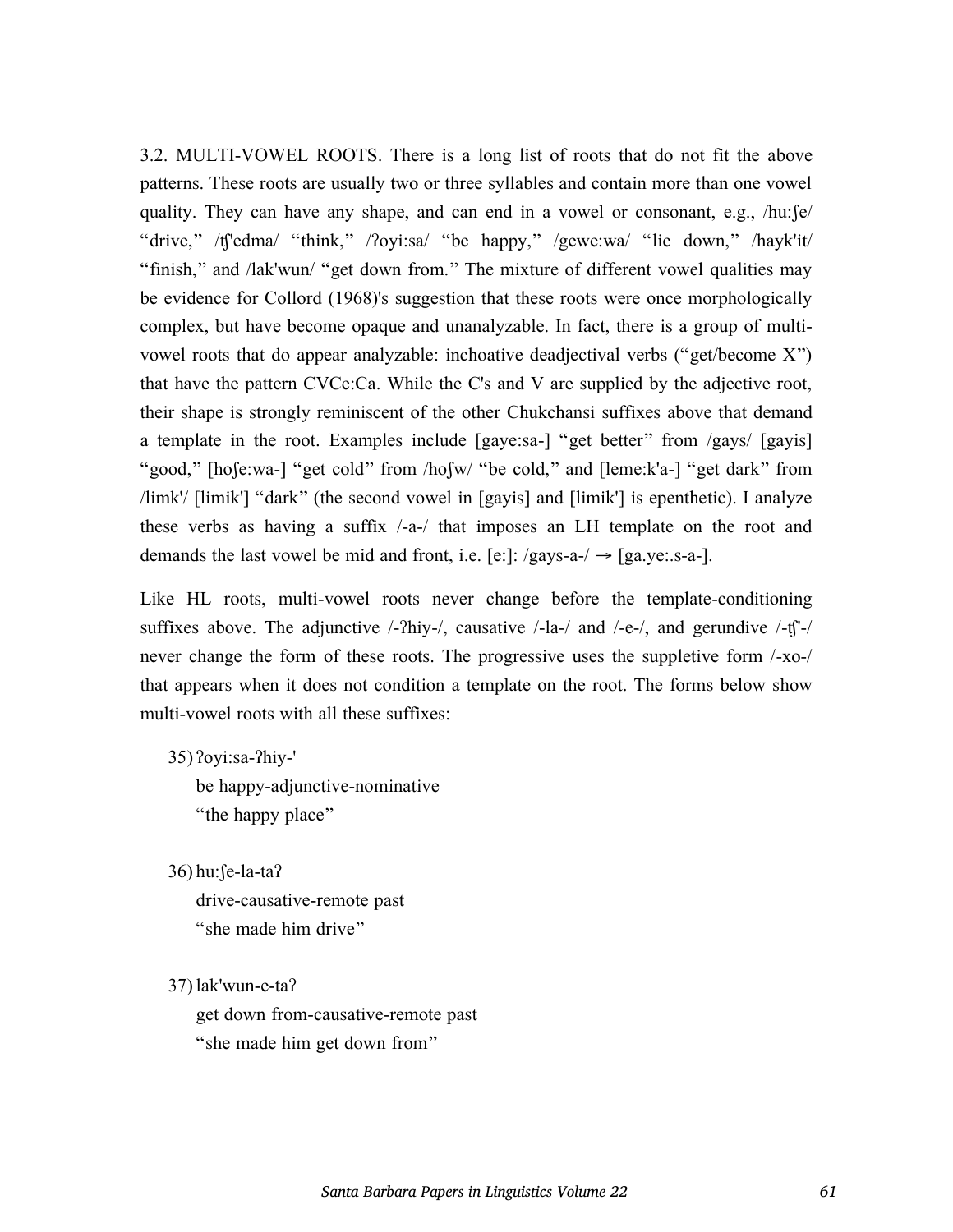38) hayk'it-iʧ'-Ø finish-gerundive-nominative "one who finishes"

39) ʧ'edma-xo-n' think-progressive-non past "he is thinking"

There is one exception to multi-vowel roots not being changed by suffixes: in the gerundive forms for /hu:ʃe/ "drive" and /ʔohyo/ "search," the last vowel of the root is long:

 $40)$   $2$ ohyo:- $t$  $i$ '-i search-gerundive-accusative "one who searches (acc.)"

3.3. TEMPLATE INVENTORY. I now turn to look at the template inventory. From the data section, the inventory for default, root-chosen templates is L, H, LH, and HL, while the inventory for suffix-conditioning templates is H, LL, and LH. Following Russell (1999), I dispense with the L template, since the form of L roots is predictable without a template. Moreover, unlike other one-vowel roots that appear with the template on the surface before all non-template-conditioning suffixes, L roots can have heavy first syllables, as with the verbs  $[f_1^j]$ .-ta? from / $f_1^j$  ( $f'_2^j$  and  $[f_3^j]$  and  $[f_4^j]$  from / $f_4^j$ "buy" (42, copied from 1).

41) ʧiʃ-taʔ cut-remote past "he cut (a long time ago)"

 $42)$  fawk-e? buy non past "he will buy/buys"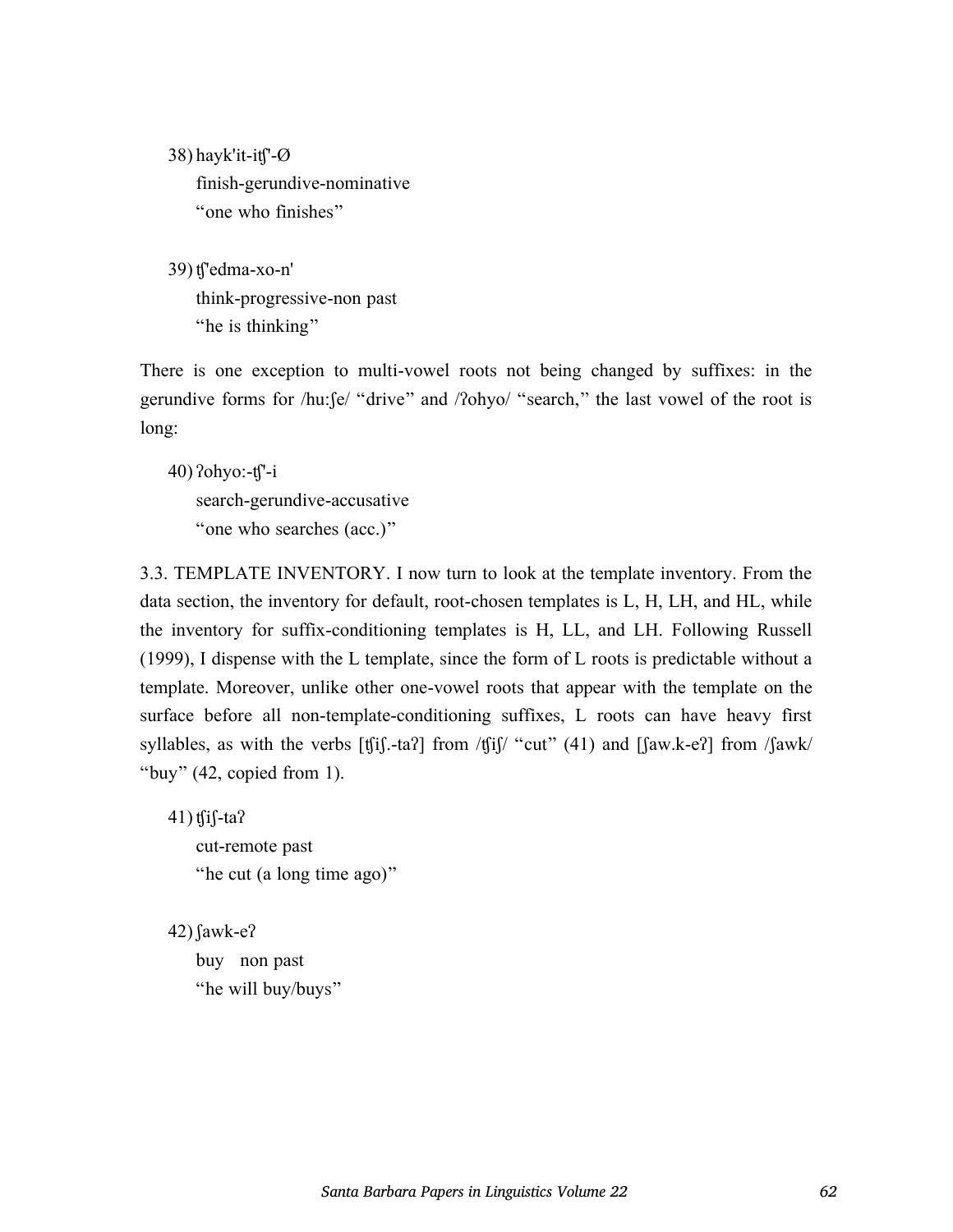This does not make sense if an L template is demanded of these roots by an alignment constraint, but is predictable if there is no L template and these roots syllabify like other Chukchansi words.

The data section also shows an important difference between Chukchansi and the related Yawelmani Yokuts dialect. Archangeli (1983) and subsequent analyses of Yawelmani have used the same prosodic templates for roots as for suffixes, but the LL suffix-conditioned template posited here does not occur in Chukchansi roots as a default template. It can be argued that in a language, both suffixes and roots should draw from the same inventory of templates. However, while I posit an HL default root template, there are no suffixes that condition HL templates in the roots. Chukchansi also has many H roots (about ten percent of all verb roots elicited), but the lone suffixconditioned H template is the causative form of two-consonant LH roots such as /xaya:/ "put down," e.g.,  $[xay-la-ta']$  in  $(43)$ .

43) xay-la-taʔ put down-causative-remote past "she made him put down"

Such two-consonant LH roots are exceedingly rare in the Chukchansi speech of my consultants: out of over 250 verb roots that have been elicited by fellow researchers and me, only four two-consonant LH roots have been found, less than two percent of the total. I think they constitute a closed set of lexical exceptions with a special morphology, so that the H template (and the progressive [xayay-ʔa-n'] with the mysterious [y]) is not a regular or active part of Chukchansi grammar. Thus the inventory of suffix-conditioned templates in Chukchansi is LL and LH, while the inventory of default root templates is H, LH and HL.

4. A-ABLAUT. In this section I turn from the prosodic structure of verb roots to look at the segmental changes that occur in them. One such changes in Chukchansi is [a] ablaut, where the second vowel of a two-consonant root with a suffix template becomes  $[a(.)]$ . I argue that this  $[a(.)]$  is part of the verb root, not the suffix. I then propose a novel analysis, that all template-conditioning suffixes in Chukchansi impose disyllabic templates on one-vowel roots, along with certain of the different segmental changes above. This analysis unites the behavior of all such suffixes before both two- and three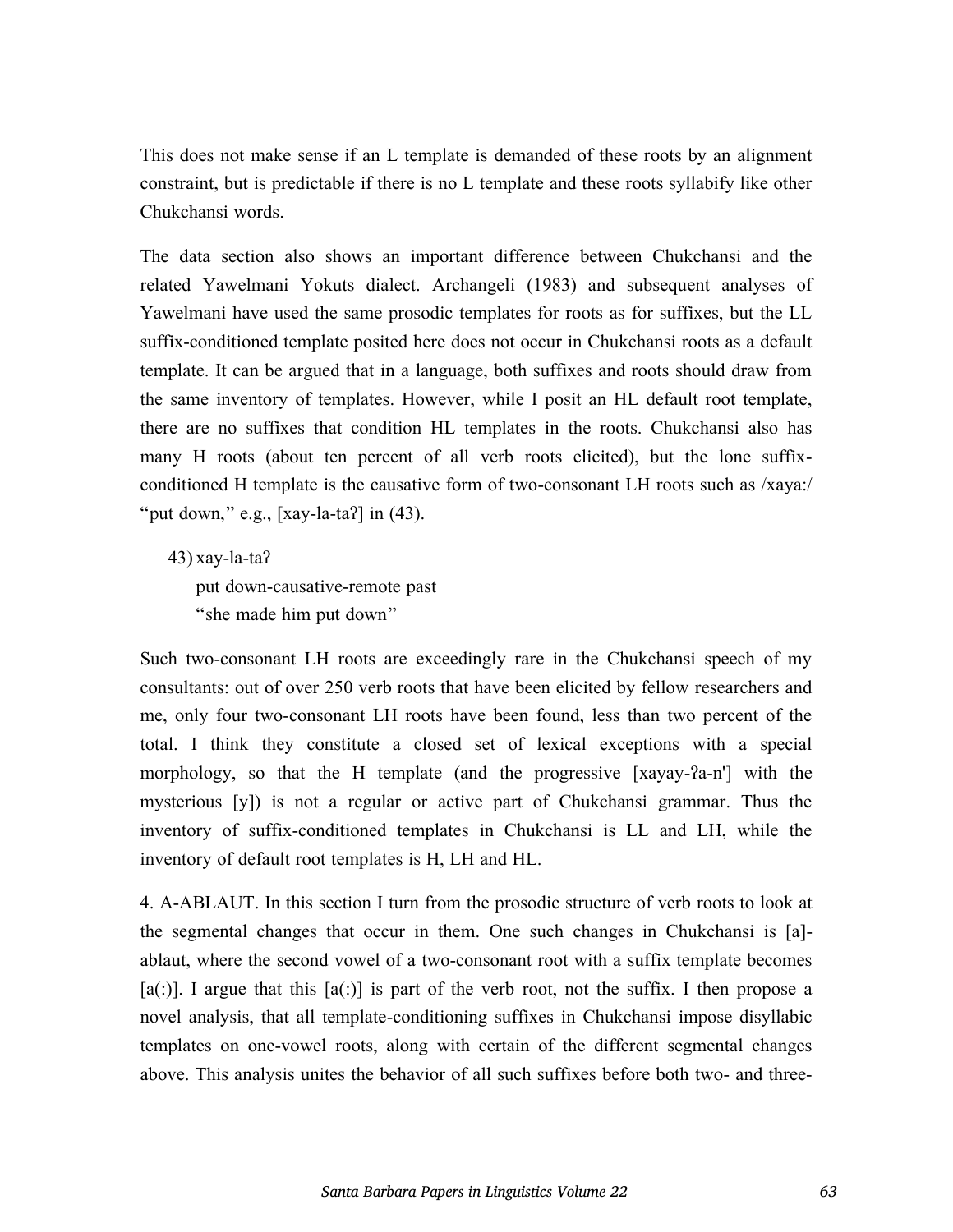consonant roots; however, it needs more data and more argument to decide firmly whether this is indeed the best account of root templates in Chukchansi.

I present verb forms that show the effects of  $[a(.)]$ -ablaut of the second syllable of roots. [a(:)]-ablaut occurs when two-consonant roots receive suffix-conditioned templates, e.g., the progressive form of  $/t'$ ul/ "burn" (44) and the gerundive form of  $/t[i]$ " cut" (45):

- 44) t'ula-ʔa-n' burn-progressive-non past "he is burning (tr.)"
- 45)  $t \int a(-t) dt$ cut-gerundive-accusative "one who cuts (acc.)"

These forms are similar to the L and H two-consonant roots from Section 3 with  $[a(.)]$ in the second syllable. I repeat  $(10-11)$  and  $(14-15)$  below as  $(46-49)$ :

46)sipa-ʔa-n' (LL) tear-progressive-non past "it is tearing (intr.)"  $47)$  t $f$ i $f$ a-?hiy-' (LL) cut-adjunctive-nominative "the cutting place" 48)sipa:-ʧ'-i (LH) tear-gerundive-accusative "one that tears (intr.) (acc.)" 49) ʧiʃa:-la-taʔ (LH) cut-causative-remote past

"she made him cut"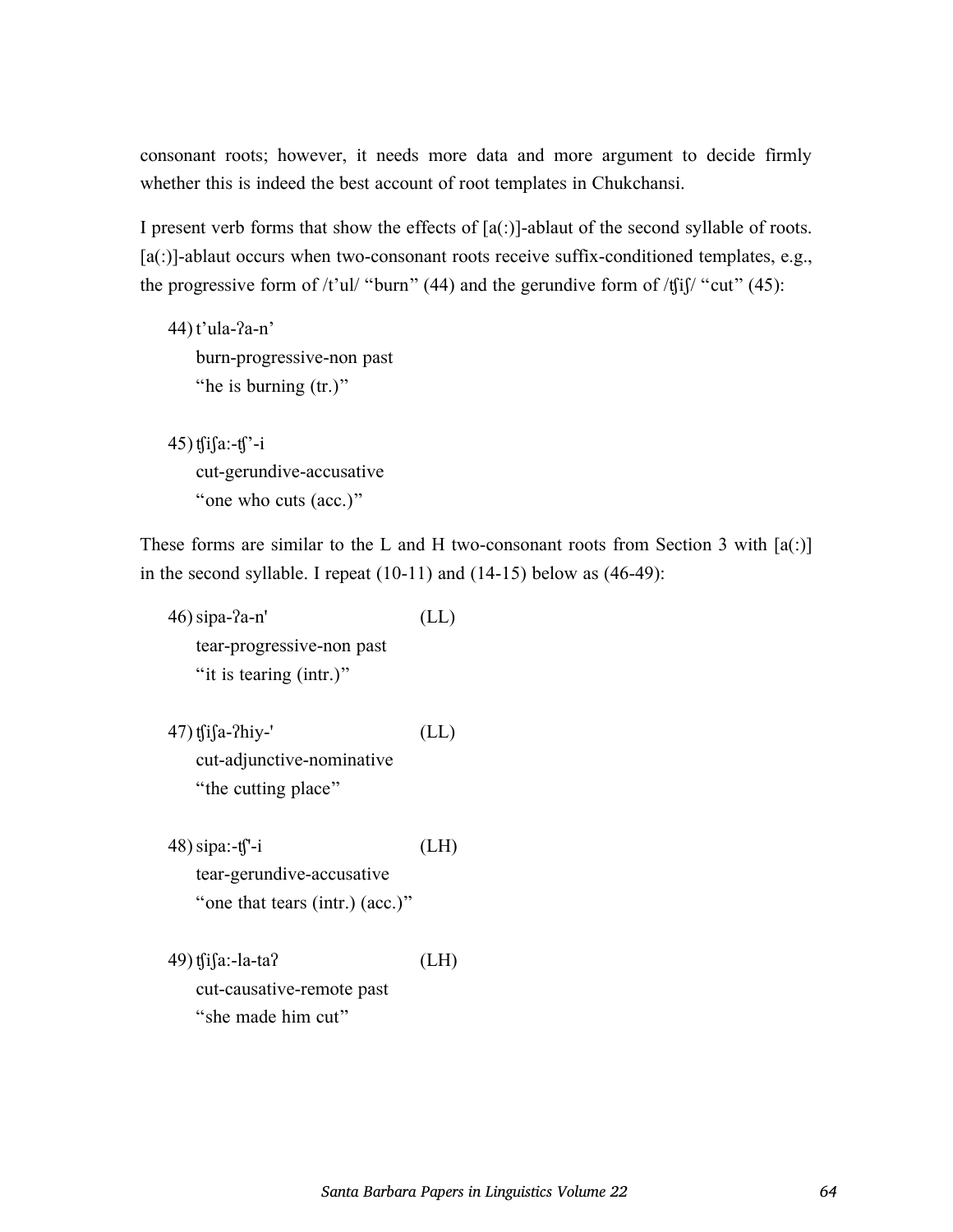I now investigate the segmental change of  $a(.)$ -ablaut that occurs when LL and LH templates are conditioned on two-consonant roots (that are not LH by default). I argue that contrary to some analyses (such as Collord 1968), the  $[a(.)]$  must be part of the template root, not the suffix. This leads me to examine how these roots differ from three-consonant roots that receive suffix-conditioned templates. I argue that other than segmental changes, there is no difference between the two types of roots when they receive these templates. I go on to suggest that the four template-conditioning suffixes in Chukchansi may be imposing the same templates on these roots, too.

When two-consonant roots (that are not LH) receive suffix-conditioned templates, an [a]-vowel appears before the suffix. For instance the root  $/\text{f}$ if has the adjunctive form [t[i[a-?hiy-'] (47) and the causative form [t[i[a:-la-ta?] (from 49), while the root /se:p/ has the progressive form [sipa-ʔa-n'] (from 46) and the gerundive form [sipa:-tʃ'-i] (from 48). I assumed before that this [a]-vowel is part of the root with the suffix-conditioned template, rather than part of the suffix; I now argue that my assumption is correct. Note that the  $[a(.)]$  is not a special case of low-vowel epenthesis, since  $*[sip-2a-n']$  and  $*[f]$ la-taʔ] fit the CVX syllable maximum. As in the case of epenthesis vs. syncope, there are two alternate analyses possible: either the template-conditioning suffixes that attach to two-consonant L and H roots begin with  $\alpha($ : $)/$ , or when these roots receive an LL or LH template, their second vowels must become low.

If the  $[a(.)]$  is part of the suffix, it must impose an L template on the root, or in the Russell (1999) analysis, select the no-template grade: e.g., /se:p/ would become [sip-], as in [sip-aʔa-n'] and [sip-a:la-taʔ], and /ma:x/ "collect" would become [max-], as in [max-aʔa-n'] and [max-a:la-taʔ]. The forms of the suffix allomorphs would be [-aʔa-] (progressive), [-aʔhiy-] (adjunctive), [-a(:)ʧ'] (gerundive), and [-a:la-] (causative). Compare these with the allomorphs of the same suffixes for three-consonant roots:  $[-a-]$ ,  $[-hiy-]$ ,  $[-(i)t]$ , and  $[-la-]$ . The main difference is that in the former set an  $[a(.)]$ occurs at the beginning of each suffix, while the rest of the suffix is identical to the forms in the latter set (the [ʔ] of the adjunctive suffix cannot be syllabified with threeconsonant roots, and is deleted, while the [i] of the gerundive suffix is epenthetic). There would appear to be a massive coincidence that all the template-conditioning suffixes begin with an extra  $/a$ -vowel when they attach to two-consonant roots, and no good explanation is at hand.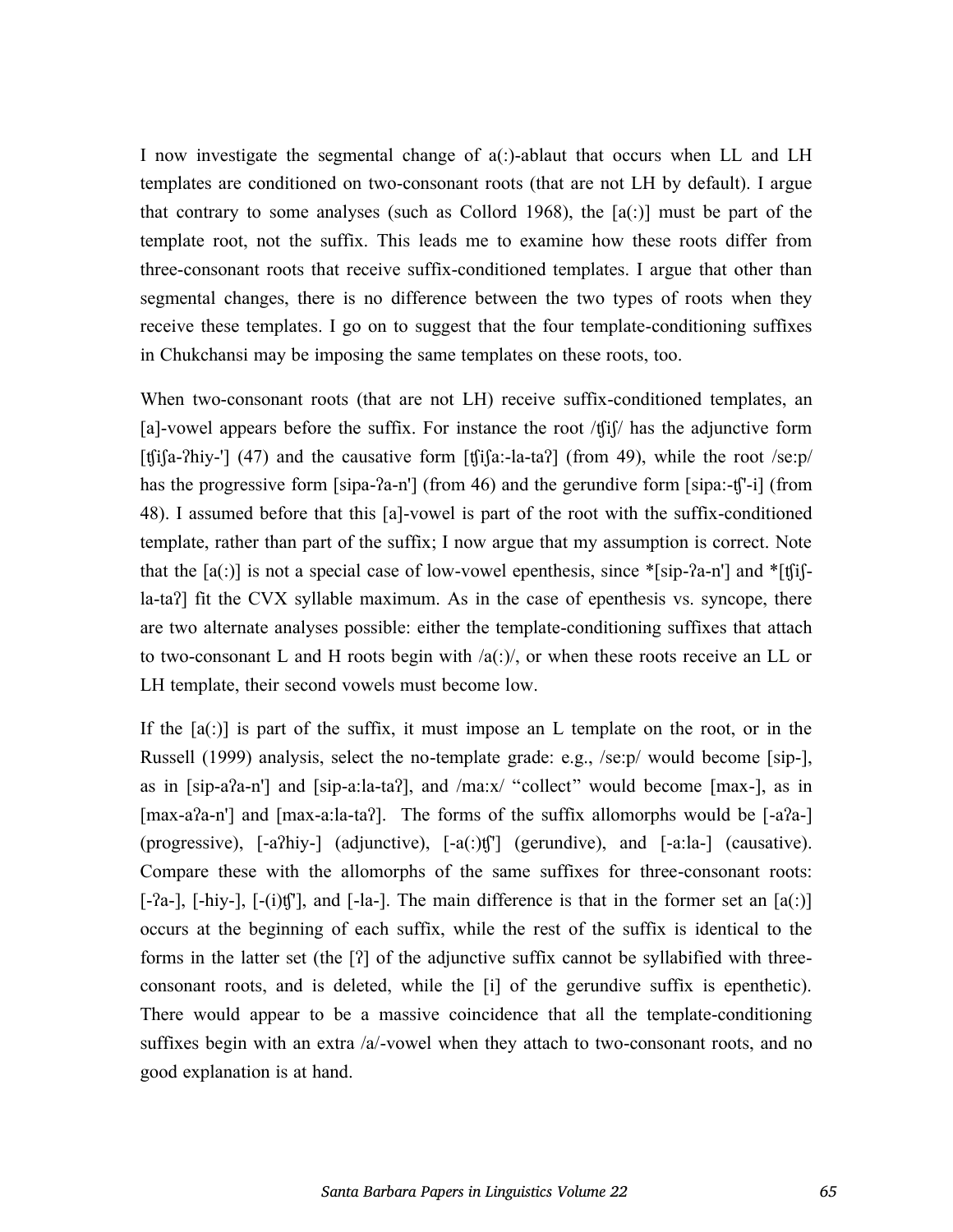If the  $[a(.)]$  is part of the root with the suffix-conditioned template, two important parallels emerge. First, all the suffixes now have the same underlying forms for twoand three-consonantal roots, as in the progressive forms repeated from (10) and (23) above, as (50) and (51), and the gerundive forms repeated from (14) and (27) above, as (52) and (53), respectively:

50)sipa-ʔa-n' (not [sip-aʔa-n']) tear-progressive-non past "it is tearing (intr.)"

51) deʔeʃ-ʔa-n' make-progressive-non past "he is making"

52) sipa:- $t\int -i$  (not [sip-a: $t\int -i$ ]) tear-gerundive-accusative "one that tears (intr.) (acc.)"

53)ʃawa:k-iʧ'-Ø buy-gerundive-nominative "one who buys (nom.)"

This takes care of the odd coincidence that template-conditioning suffixes all begin with an extra  $\alpha$ (:) after two-consonant roots. In its place is the stipulation that the second syllable of such a root with a suffix-conditioned template must have a low vowel. Though this may seem just as arbitrary, segmental changes in roots associated with templates occur elsewhere in Chukchansi. Such changes includes the high vowel lowering of three-consonant L roots with the LH template (see 23-26, 30-31 above), the glottal stop codas in the roots of some causative forms with the LH template (see 32 and 34 above), and the multi-vowel roots that are composed of the suffix /-a-/ and a root with an LH template and an [e:] vowel, e.g. /gays/ "good"  $\rightarrow$  [ga.ye:.s-a-] "get better."

Second, the gerundive  $\frac{1}{T}$  and causative  $\frac{1}{a}$ ,  $\frac{1}{c}$ ,  $\frac{1}{c}$ ,  $\frac{1}{a}$ ,  $\frac{1}{a}$  suffixes now condition the same LH templates on both two- and three-consonant roots (52 and 53). Thus these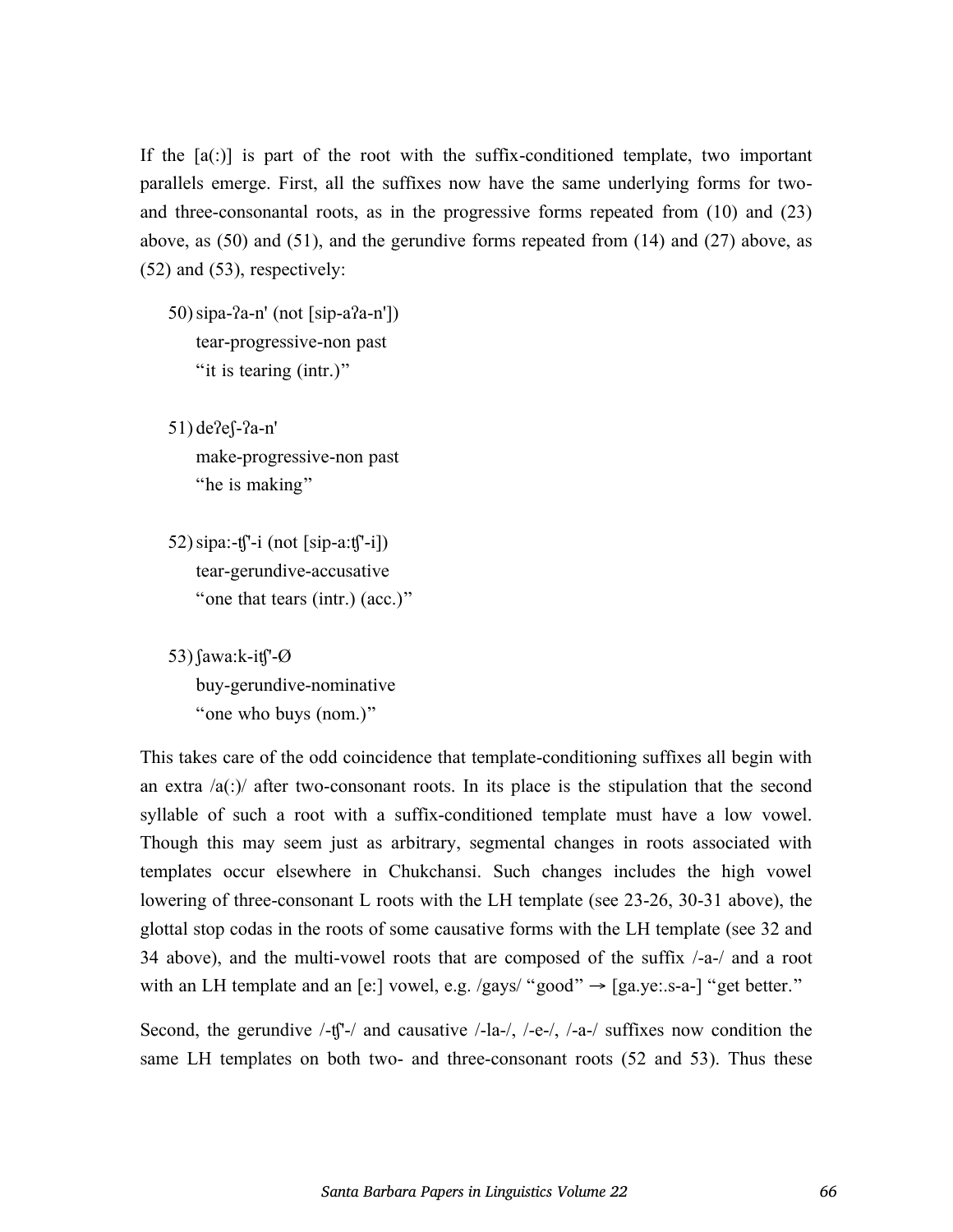suffixes have a single form and template selection for all one-vowel roots, instead of having a split between two- and three-consonant roots. The progressive  $\frac{1}{2}$ and adjunctive /-hiy-/ suffixes condition LL templates on two-consonant roots (50) and LH templates on three-consonant roots (51). However, I argue that this split is only apparent. Both root shapes are accounted for by having a disyllabic [σσ] template, with no specification for syllable weight. Two-consonant roots will surface as LL since both consonants are onsets ([si.pa.-ʔa-n'] in 50), while three-consonant roots will appear as LH with the third root in the coda ([de.*?e*[.-*?a-n'*] in 51).

This analysis can be extended to the gerundive and causative suffixes, which attach to roots that have an LH template. If this template is simply disyllabic, these suffixes would also have to demand that the root have a heavy second syllable, either through a long vowel ([si.pa:-ʧ'-i] in 52) or a coda ([ʃa.wak.ʧ'-i] "one who buys (acc.)," the accusative counterpart to [ʃa.wa:.k-iʧ'] in 53). There is separate evidence for such a demand by the gerundive suffix: some multi-vowel roots have a lengthened final vowel in the gerundive form, such as /hu:ʃe/ "drive" (54) and /ʔohyo/ "search" (55, repeated from 40).

54) hu:ʃe:-ʧ'-i drive-gerundive-accusative "one who drives (acc.)"

55) ʔohyo:-ʧ'-i search-gerundive-accusative "one who searches (acc.)"

Of course, I need to find more data like (54) and (55) to support this analysis, and argue out all that this analysis entails, integrating it with the picture of root templates in general. For now this remains a very interesting alternative analysis that unites all template-conditioning suffixing in Chukchansi.

5. CONCLUSION. I have presented a lot of new data on Chukchansi verbs, and explored how best to account for the morphophonology of the verbs presented. The first phenomenon I investigated in this thesis was the distribution of high vowels with zero in different surface forms of verbs with the same roots and suffixes. I argued that this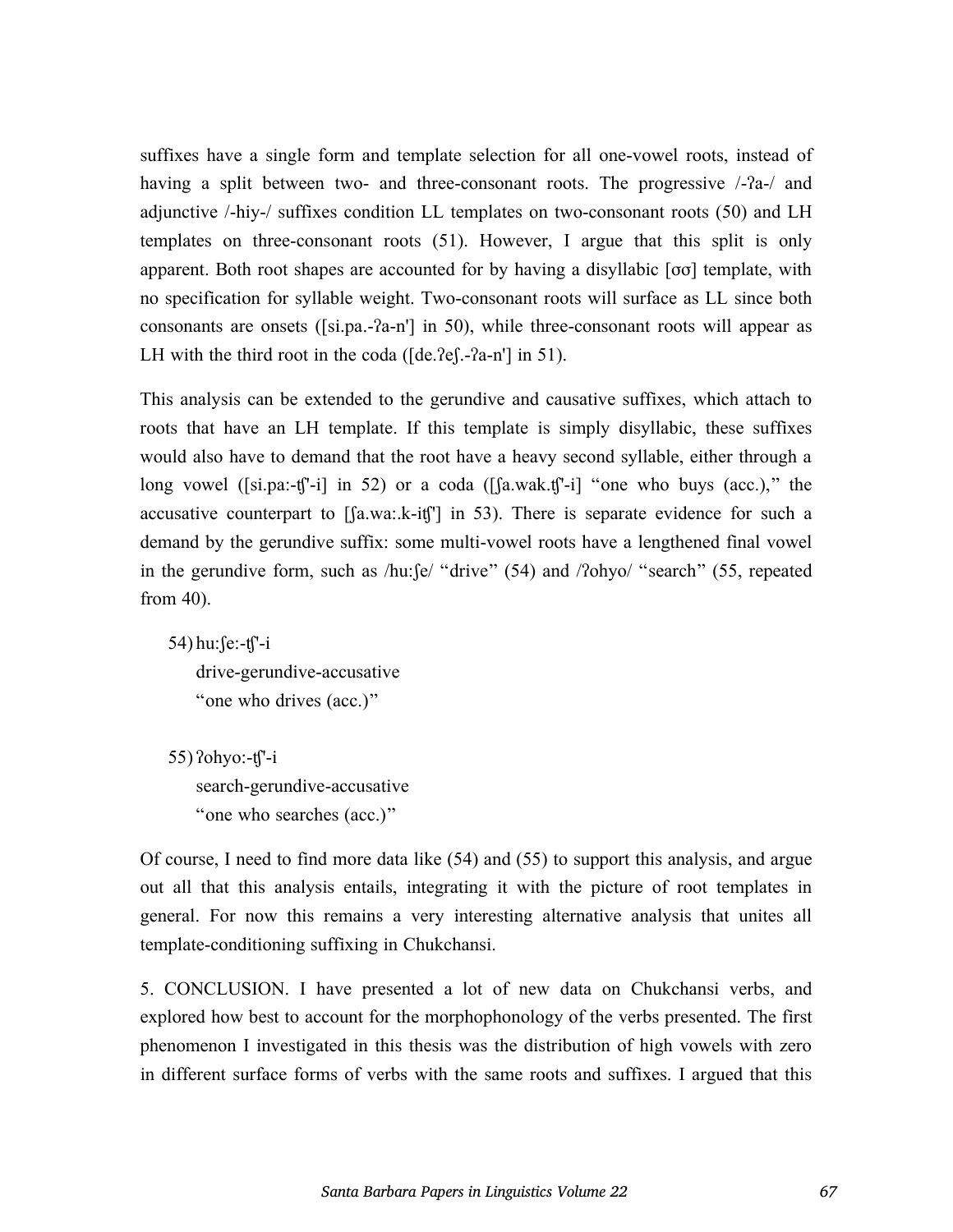distribution is due to epenthesis, not syncope, of the high vowels. I then explored the position of prosodic templates in Chukchansi. Like in other Yokuts languages studied, both roots and suffixes can condition these templates. Unlike in some descriptions of other Yokuts languages, the inventory for root-conditioned templates is different from the inventory for suffix-conditioned templates. I argued that the former inventory comprises H, LH, and HL templates and the latter LL and LH templates. I finally examined the segmental change of a-ablaut in two-consonant roots that accompany templates. I argued that when template-conditioning suffixes attach to two-consonant roots, the [a] vowel that appears between them belongs to the root, not the suffix. This led me to suggest that these suffixes condition the same disyllabic template on both two- and three-consonant verbs, rather than different LL and LH templates.

There are several avenues for future research in the morphology and phonology of Chukchansi verbs. I proposed that all template-conditioning suffixes in Chukchansi condition a disyllabic template, and some further demand that the second root syllable be long, resulting in an LH root. More data need to be elicited to see if there are other suffixes that make this demand. I suggested that two-consonant LH roots are a closed class that is not morphologically productive in Chukchansi. If a significant number of such roots are elicited, this suggestion is definitely wrong. The phenomenon of segmental changes in verb roots, such as the a-ablaut explored above, is another ripe avenue for Chukchansi research. There are several suffixes that require more elicitation: the distributive and inchoative suffixes, which demand [e]-ablaut, and the causative, which sometimes causes glottal stop infixation. It also needs to be seen if other suffixes cause segmental changes, and if these changes occur in any situation other than with root templates. Lastly, I want to know if the template inventory of Chukchansi has been completely examined, or if there are other root- or suffix-conditioned templates.

## **Notes**

1 A handful of words with syllables exceeding the CVX maximum have been elicited: [fi:fwi.lit] "was embarrassed" (CVVC [fi:f] or CCV [fwi]), [maal.de?] "sticks tongue out" (CVVC [maal]), [lee.li.layʧ'] "teacher" (CVCC [layʧ']), [k'a.maa.new[taʔ] "dried himself a while ago" (CVCC [new]] or CCVC [[taʔ]). Note that all the examples involve the glides or liquids [w y l].